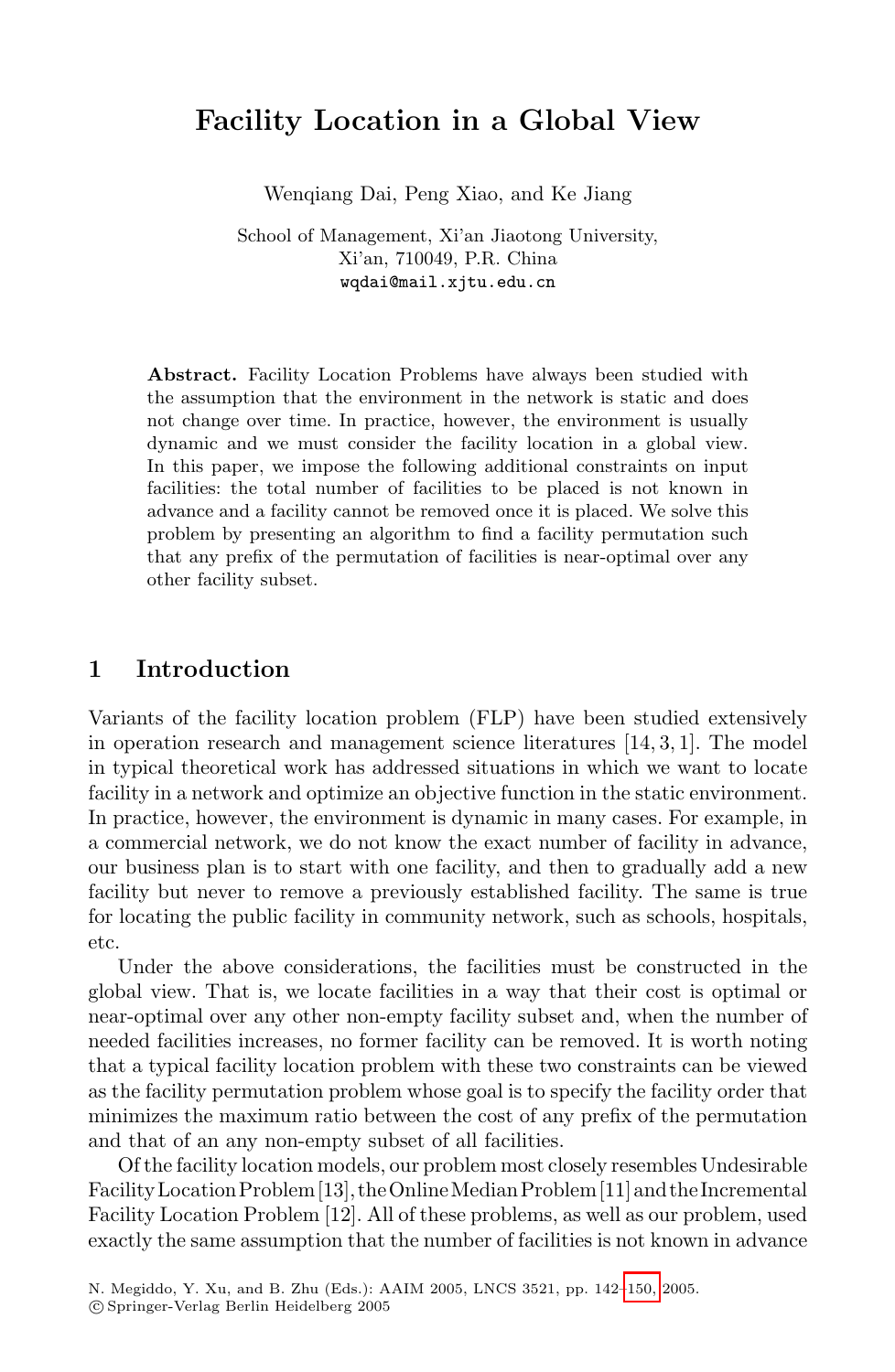and once the facility is placed, it can't be removed, but their objective formulations are different with ours. See the section 2 for some more discussions.

In this paper, we solve the facility location problem with above considerations by defining a model of locating facilities to optimize the location cost over any other cost of non-empty subset of all facilities, which we call strength facility location problem (SFLP). Although NP-hardness of SFLP has not been proven yet, finding an optimal solution for the problem seems to be difficult, in view of the NP-completeness of the relaxation version: classical Uncapacitated Facility Location Problem. This paper is concerned with approximation algorithm for this problem. Given a minimization problem, an algorithm is said to be a (polynomial)  $r - approximation$  algorithm, if for any instance of the problem, the algorithm runs in polynomial time and produces a solution that has a cost at most  $r \geq 1$  times the minimal cost, where r is called the *approximation ratio* of the algorithm.

Though not stated specifically, Mettu and Plaxton [11] first presented a 3 approximation algorithm for SFLP. But their solution does not generate the permutation of facilities. Based on their algorithm, this paper presents a group of simple and deterministic approximation algorithms for constructing some solutions of SFLP which is similar to, in simplicity and efficiency, the standard heuristics for facility location. Each approximation algorithm and the result are only linked to a single parameter, and for the different parameter, the solutions obtained by each algorithm are *nested*, namely, one of solution is the subset of another one, thus we obtain a permutation of all facilities by varying the parameter.

The rest of this paper is organized as follows. Section 2 specifies the problem and describes related works. Section 3 presents the approximation algorithm and proves the approximation ratio. The final section, section 4, concludes the paper and describes future research.

# **2 Problem Description and Related Work**

This section describes the formulation of SFLP and gives an overview of related work. We first discuss the basic facility location model, the metric uncapacitated facility location problem (UFLP), in which we are given a graph with nonnegative edge costs. As motivation [7], the nodes can be thought of as customers, the facilities as service centers, and the distance between a customer and a service center as the cost of serving the customer by that center. Furthermore, each customer (node) has a weight, corresponding to the amount of requests. So, the cost of serving a customer becomes the weight of the customer node times its distances from the closest service center. In addition, each node is assigned a constructive cost to represent the cost of building a service center at that node. The total cost we wish to minimize is total constructive cost of chosen facilities plus the cost of serving all of the customer requests by the chosen facilities. The objective of the UFLP is to choose  $k$  nodes (as the facilities) so as to minimize the cost, where  $k$  is a given facility number. Compared with this, the goal of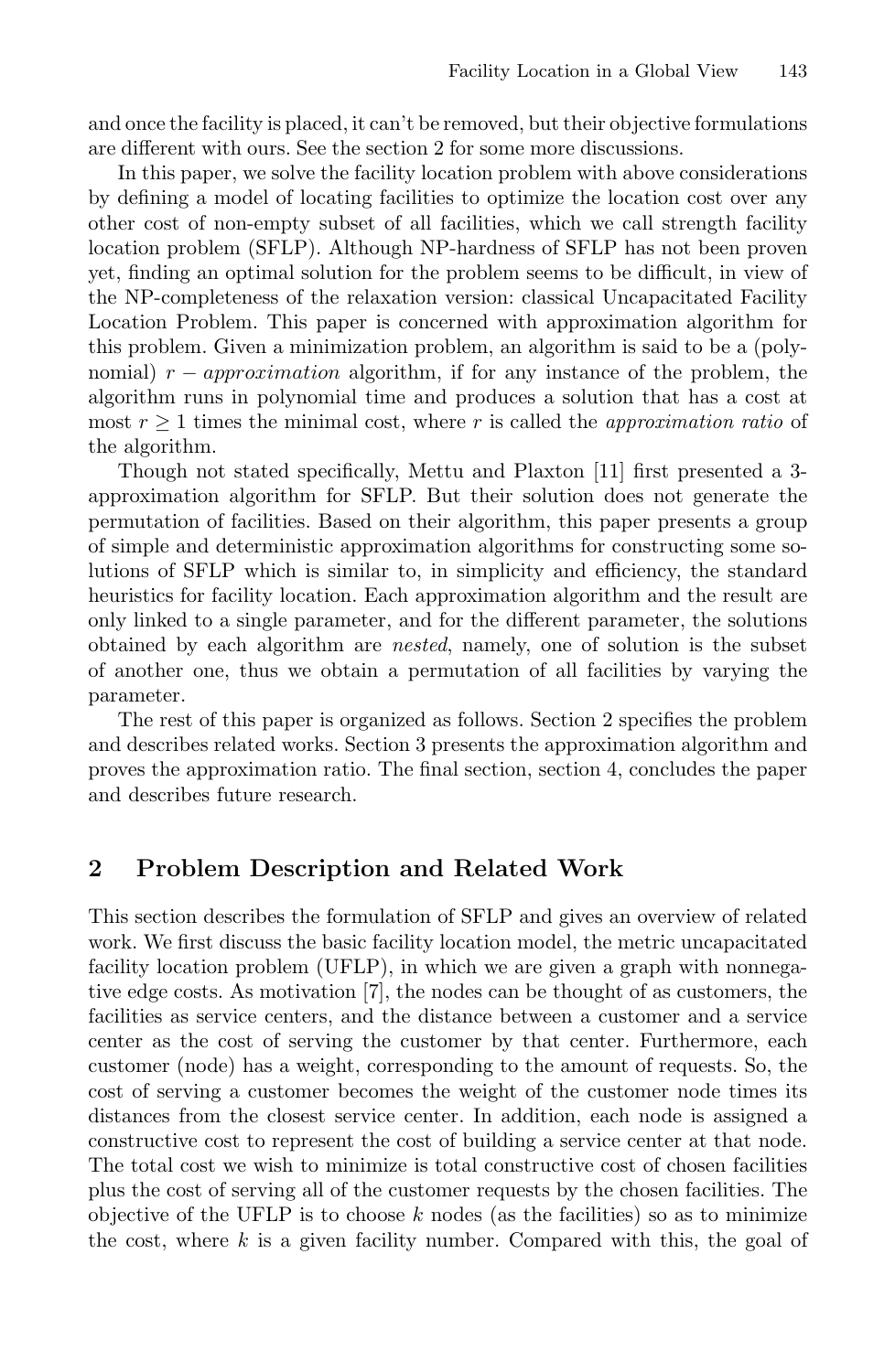SFLP is to minimize the cost over the cost of any number of facilities. More precisely, the problem formulation of SFLP is as follows:

**Problem Formulation:** Fixed a set of points U, a distance function  $d: U \times$  $U \longrightarrow \mathbb{R}^+$ , a nonnegative weight function  $w: U \longrightarrow \mathbb{R}$  and nonnegative construtive function  $f: U \longrightarrow \mathbb{R}$ . We assume that the distance that d is a metric, that is, d is nonnegative, symmetric, satisfies the triangle inequality, and  $d(x, y) = 0$  iff  $x = y$ . We define the distance of a point x to a point set S is  $d(x, S) = \min_{y \in S} d(x, y)$  and |S| is the number of points in S. Let  $n = |U|$  denote the number of total customers, and for any subset  $S \subseteq U$ , let its cost be  $cost(S) = \sum_{x \in S} f(x) + \sum_{y \in U} d(y, S)w(y)$ . In contrast to UFLP whose objective is to find a subset  $S \subseteq U$  such that it meet min  $cost(S)$ , where k is the given  $|S|=k$ positive integer,  $1 \leq k \leq n$ , the objective of SFLP is to give a subset  $S \subseteq U$ such that it meet that  $\min_{1 \leq k \leq n} \min_{|S|=k}$  $cost(S).$ 

**Related Work**: Facility location has been the subject of a great deal of previous work[5, 15, 9, 8, 2, 6], and here we just describe some typical theoretical analysis. This problem is  $MAX\text{-}S\mathcal{N}P$  Hard and the first constant approximation algorithm was given by Shmoys et.al [15]; the approximation ratio was later improved to 1.728 by Charikar and Gula[5] and to 1.528 by Sviridenko [16]. Now the best approximation ratio is 1.52 given by Mahdian, Ye and Zhang [10], and the negative result is that no polynomial-time algorithm can achieve an approximation ratio less than 1.463 unless  $NP \subseteq DTIME[n^{O(\log \log n)}]$  [8]. The methods they have used are based on, such as linear Programming rounding (e.g. [15]), local search (e.g. [5]), and the primal-dual method (e.g. [9]) etc. The reader is referred to Mahdian et.al [10] for a detail discussion.

Current et.al [4] firstly considered the facility location problem when the number of facilities is uncertain. Unlike ours, they used the criteria of the minimization of expected opportunity loss and the minimization of maximum regret to make decision about what's the number of facilities and where we locate those. Their solution, unfortunately, does not also generate a permutation of facilities and thus does not meet the demand that no point can be removed when the number of facilities increases.

Recently, the Undesirable Facility Location Problem [13], the Online Median Problem [11] and the Incremental Facility Location Problem [12] most resemble our problem, but their objective formulations are different with ours. The Undesirable Facility Location Problem seeks a solution to maximize the minimum distance between facilities and the minimum distance between facilities and existing nonobnoxious facilities [13]. In the Online Median Problem, the goal is to determinate a permutation of facilities that minimizes the maximum ratio between the service cost of any prefix of the permutation and that of an optimal *offline same-size* configurations [11], and this problem uses the formulation  $cost(S) = \sum_{y \in U} d(y, S)w(y)$ to compute the cost. And for the Incremental Facility Location Problem [12], the cost formulation is  $cost(S) = |S| \sum_{x \in S} f(x) + \sum_{y \in U} d(y, S) w(y)$  and the goal is also minimal over the *same-size* configurations.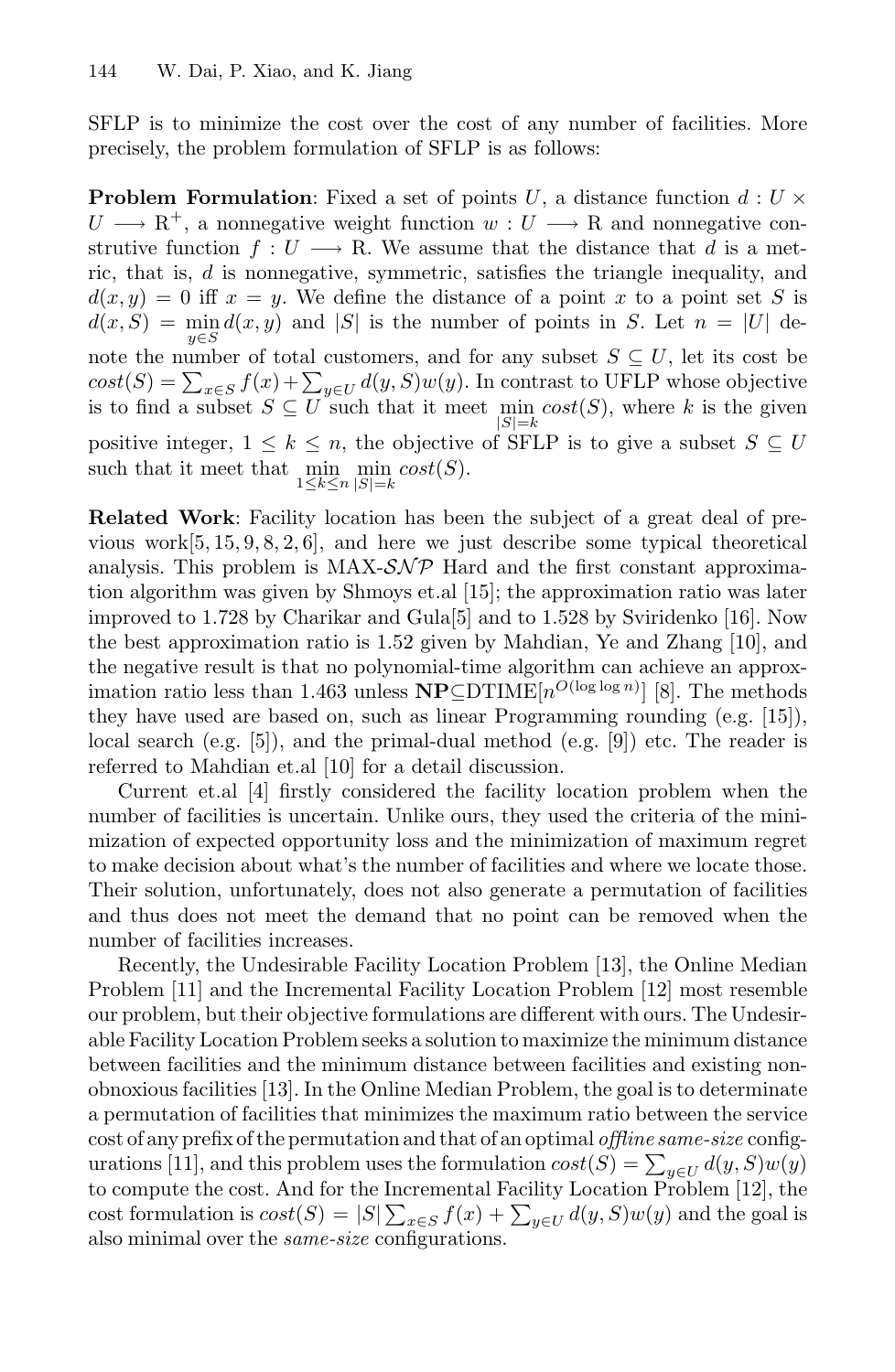## **3 Algorithm and Approximation Ratio**

#### **3.1 Greedy Selection of Mettu and Plaxton [11]**

For the new requirement of our problem, we first present the algorithm of Mettu and Plaxton [11], and will need to build upon it. Roundly speaking, their algorithm is to compute the "value" of each ball about every node in the metric space to start with, then sort them by increasing order, then greedily pick up the point if they separate sufficient large, and so on until all  $n$  points are examined. These points are taken as service facilities. If the distance function is a metric and the separation distance is more twice longer than the maximal radius of ball, the cost of resulting location is within a factor three of optimal. Implicitly, their idea came from the work of Jain and Vazirani [9].

The following definition were used in [11], but we rewrite them by our notation for easy use later.

**Definition 1.** *A* **ball** *A is a pair*  $(x, r_x)$ *, where*  $x \in U$  *is the center and*  $r_x$  *is the radius of the ball, which is a nonnegative real.*

**Definition 2.** *Given a ball*  $A = (x, r_x)$ *, we let*  $\textbf{Points}(A_x)$  *denote the set*  ${y \in U | d(x,y) \leq r_x}$  and always directly use  $A_x$  instead of  $Point(A_x)$ . For *example, we write* " $a \in A_x$ " *and* " $A_x \cup A_y$ " *instead of* " $a \in Points(A_x)$ " *and*  $"Points(A_x) \cup Points(A_y)", respectively.$ 

**Definition 3.** The **value** of a ball  $A = (x, r_x)$ , denoted value( $A_x$ ), is defined *by*

$$
value(A_x) = \sum_{y \in A_x} (r_x - d(x, y)) \cdot w(y)
$$

**Definition 4.** For any ball  $A = (x, r_x)$  and any nonnegative real c, we define **cA** *as the ball*  $(x, cr_x)$ *.* 

#### **3.2 Constructing a Permutation**

We will stick with the same computing of "value" of each point in the metric space, but we will no longer greedily select the facility by the former separate distance. Note that the longer the separate distance between two facilities is, the less the number of obtained facilities is. Intuitively, we may only need the distance to separate longer than twice and thus it will enable us to generate less facilities. Thus if the obtained facilities are nested each other and the near-optimal property is still held for fixed constant distance, the permutation of facilities, which will meet the constraints of our problem, will be obtained. Following we will give a positive answer for these considerations.

For easy reference, and to illustrate our notation, we write integrally the algorithm. In the following algorithm and the later analysis, we always assume that the weight of each point is larger than zero for the sake of convenience.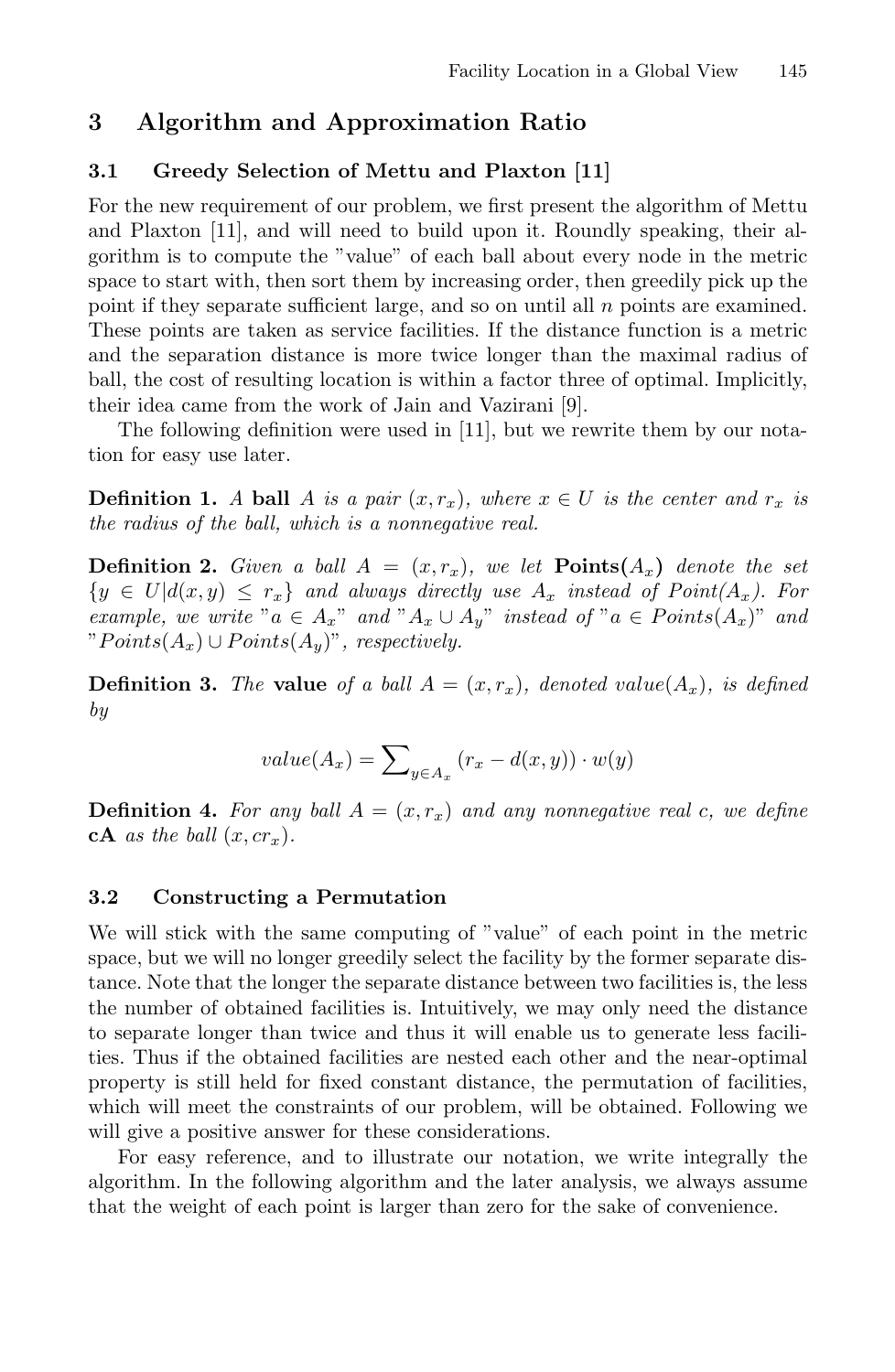**Input:**  $(U, d)$ ,  $f$  and  $w$ ;

**Output:** A non-empty subset  $Z_n \subseteq U$ .

## **Algorithm:**

- **Step 1.** For each point x, determine an associated ball  $A = (x, r_x)$  such that  $value(A_x) = f(x)$ .
- **Step 2.** Sorting  $r_x$  for all  $x \in U$  increasingly, denoting the index of x after sorting is  $\phi(x)$ .
- **Step 3.** Let  $B_i = (x_i, r_{x_i})$  denote the ball  $A = (x, r_x)$  such that  $\phi(x) = i$ ,  $0 \leq i < n$ . Let  $Z_0 = \emptyset$ .
- **Step 4.** For  $i = 0$  to  $n 1$ : If  $Z_i \cap (1 + \alpha)B_i = \emptyset$  then let  $Z_{i+1} = Z_i \cup \{x_i\}$ ; otherwise, let  $Z_{i+1} = Z_i$ .

Where  $\alpha \geq 1$  is a parameter which need to be inputed.

Throughout the rest of the paper, we always let Z denote the result of our algorithm.

*Remark 1.* We have  $x_0 \in Z$ , so  $Z \neq \emptyset$ .

*Remark 2.* Note that if  $\phi(x) = i$ , we have  $value(B_i) = value(A_{x_i}) = f(x_i)$ .

*Remark 3.* Following the same manner as analysis given in [11], it can be easily obtained that the total time complexity of above algorithm is  $O(n^2)$  time for any fix constant  $\alpha \geq 1$ .

### **3.3 Performance Guarantee**

We now show a strong guarantee for the facility location induced by our algorithm with any fixed input  $\alpha \geq 1$ .

**Lemma 1.** For any point  $x \in U$ , there exists a point  $y \in Z$  such that  $\phi(y) \leq$  $\phi(x)$  *and*  $d(x, y) \leq (1 + \alpha)r_x$ .

*Proof.* If  $x \in Z$ , we can choose  $y = x$  and this lemma is proven. Following we assume  $x \notin Z$ .

The proof is by contradiction. Assume that  $\forall y \in Z$  with  $\phi(y) \leq \phi(x)$ , we have  $d(x, y) > (1 + \alpha)r_x$ , that is,  $Z_{\phi(x)} \cap (1 + \alpha)B_{\phi(x)} = \emptyset$ . Thus we have x belongs to Z according to step 4 and this is contradicted with  $x \notin Z$ .  $\Box$ 

**Lemma 2.** *Let*  $x, y \in \mathbb{Z}$  *and*  $x \neq y$ *, then*  $d(x, y) > (1 + \alpha) max\{r_x, r_y\}$ *.* 

*Proof.* Without loss of generality we assume  $\phi(y) < \phi(x)$ , thus we have  $r_y \leq r_x$ and  $Z_{\phi(y)+1} \subseteq Z_{\phi(x)}$  and so  $y \in Z_{\phi(x)}$ . On the other hand, due to  $x \in Z$  we must get  $Z_{\phi(x)} \cap (1+\alpha)B_{\phi(x)} = \emptyset$ . Thus we obtain  $d(x,y) > (1+\alpha)r_x =$  $(1+\alpha) max\{r_x, r_y\}.$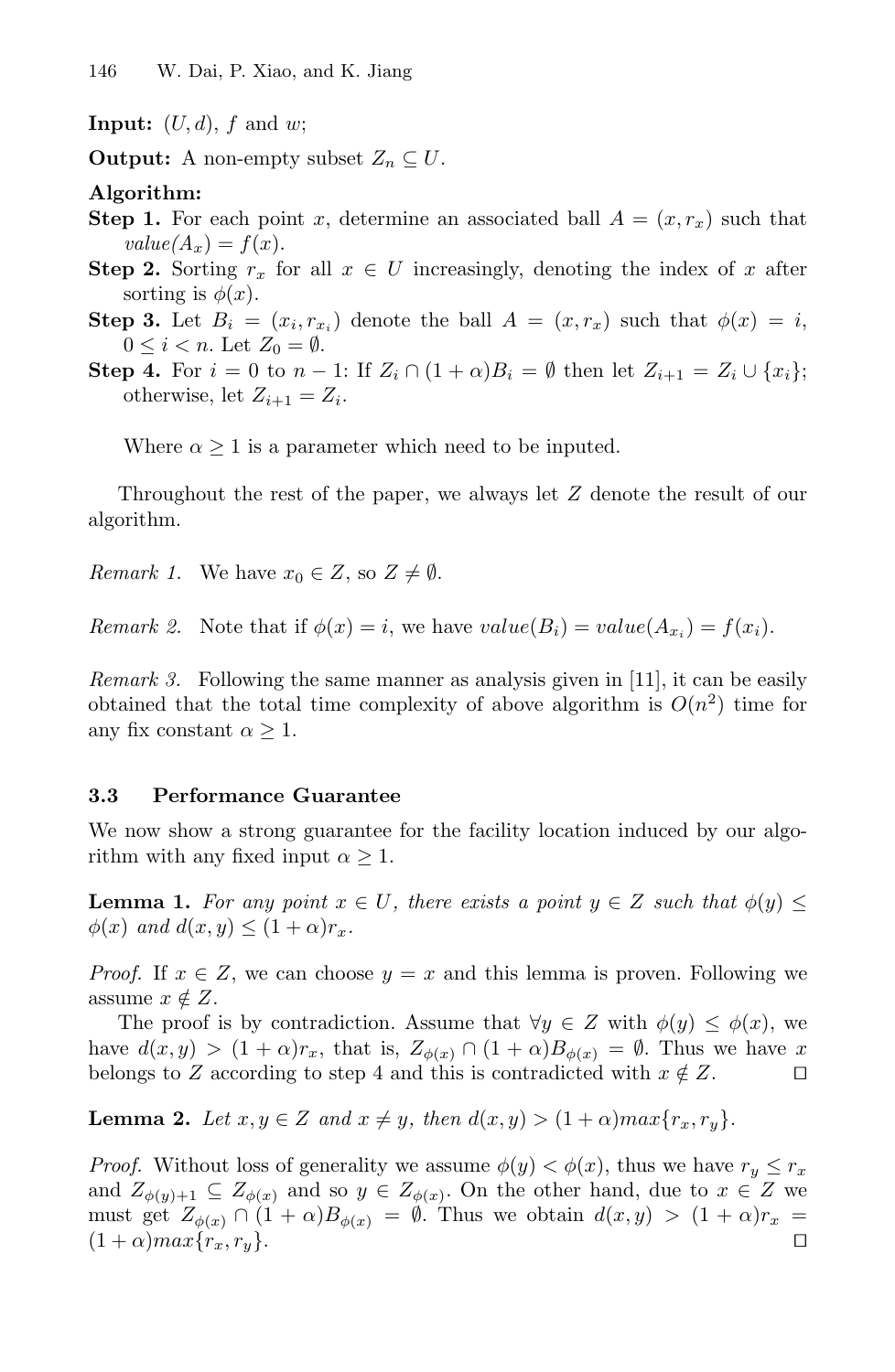For any point x and any non-empty subset  $Y \subseteq U$ , let

$$
charge(x, Y) = d(x, Y) + \sum_{y \in Y} max\{0, r_y - d(x, y)\}\
$$

**Lemma 3 ([11]).** *For any non-empty subset*  $Y \subseteq U$ *, we have* 

$$
cost(Y) = \sum_{x \in U} charge(x, Y) \cdot w(x)
$$

**Lemma 4.** *Let*  $x \in U$  *be a point, let* Y *be a non-empty subset of* U, and let y *belong to* Y. If  $d(x, y) = d(x, Y)$  *then*  $charge(x, Y) \geq max\{r_y, d(x, y)\}$ 

*Proof.* If  $x \notin A_y$ , then  $d(x, y) > r_y$ , we have  $charge(x, Y) \geq d(x, y) > r_y$ . Otherwise, we have  $d(x, y) \leq r_y$ , then we have  $charge(x, Y) \geq d(x, y) + (r_y - r_y)$  $d(x, y) = r_y \geq d(x, y)$ . The lemma is proven.

**Lemma 5.** *Let*  $x \in U$  *and*  $z \in Z$ *. If*  $x \in A_z$ *, then charge* $(x, Z) \leq r_z$ *.* 

*Proof.* Firstly assuming  $x \in Z$ , by  $z \in Z$  and Lemma 2, we have  $d(x, z) \ge$  $(1 + \alpha)r_z$ , which is contradicted with  $x \in A_z$ , so  $x \notin Z$ .

Now we prove  $\forall y \in Z, y \neq z, d(y, x) > r_y$ . Assuming this is not true, that is,  $\exists y^*$  such that  $y^* \neq z$  and  $d(y^*, x) \leq r_{y^*}$ , so

$$
(1+\alpha)max\{r_{y^*},r_z\} \le d(y^*,z) \le d(y^*,x) + d(x,z) \le r_{y^*} + r_z
$$

this is contradicted by  $\alpha \geq 1$ .

According to discussion above, we have that

$$
charge(x, Z) = d(x, Z) + (r_z - d(z, x)) + \sum_{y \in Z, y \neq z} max\{0, r_y - d(y, x)\}\
$$

$$
= d(x, Z) + (r_z - d(x, z)) \leq d(x, z) + (r_z - d(x, z)) \leq r_z
$$

where  $d(x, z) \leq r_z$  by x belongs to  $A_z$  and the third inequality by  $z \in Z$ .  $\Box$ 

**Lemma 6.** *Let*  $x \in U$  *and*  $z \in Z$ *. If*  $x \notin A_z$ *, then charge* $(x, Z) \leq d(x, z)$ *.* 

*Proof.* If  $\exists y \in Z$  such that  $x \in A_y$ , that is,  $d(x, y) \leq r_y$ . By Lemma 2 and Lemma 5, we have  $d(y, z) \geq (1 + \alpha) max\{r_y, r_z\}$  and  $charge(x, Z) \leq r_y$ , respectively. Then we have  $d(x, z) \geq d(y, z) - d(x, y) > (1 + \alpha)r_y - r_y = \alpha r_y \geq$  $\alpha \cdot charge(x, Z) \geq charge(x, Z)$ , that is,  $charge(x, Z) \leq d(x, z)$ .

Otherwise, if  $\forall y \in Z$ , we have  $x \notin A_y$ , by the definition of *charge* $(x, Z)$  and  $z \in Z$  we have  $charge(x, Z) = d(x, Z) \leq d(x, z)$ .

**Lemma 7.** For any point  $x \in U$  and non-empty subset Y, charge $(x, Z) \leq$  $(2 + \alpha)$ *charge* $(x, Y)$ *.*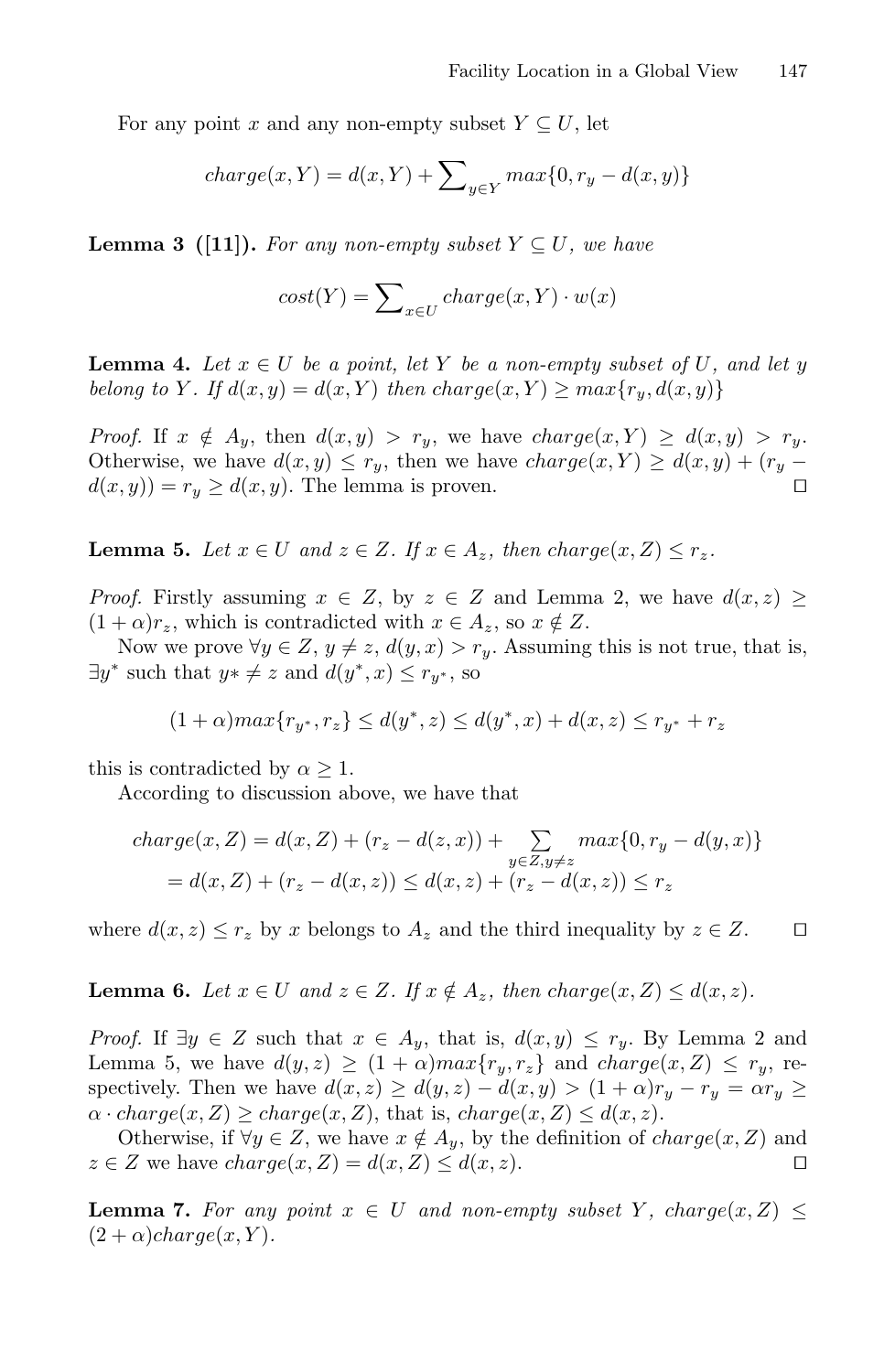*Proof.* Let y be some point in Y such that  $d(x, y) = d(x, Y)$ . By Lemma 1, there exists a point  $z \in Z$  such that  $\phi(z) \leq \phi(y)$  and  $d(y, z) \leq (1 + \alpha)r_y$ .

Now if  $x \in A_z$ , then  $charge(x, Z) \leq r_z$  by Lemma 5. Thus by  $\phi(z) \leq \phi(y)$ , we have  $r_z \leq r_y$ , and since Lemma 4 implies  $charge(x, Y) \geq r_y$ , we obtain  $charge(x, Z) \leq charge(x, Y)$ .

However if  $x \notin A_z$ , then  $charge(x, Z) \leq d(x, z)$  by Lemma 6. By triangular inequality we have  $charge(x, Z) \leq d(x, y) + d(y, z) \leq [d(x, y) + (1 + \alpha)r_y].$ Moreover, by Lemma 4, we have  $charge(x, Y) \geq max\{r_y, d(x, y)\}.$  Then we have

$$
\frac{charge(x,Z)}{charge(x,Y)} \le \frac{d(x,y) + (1+\alpha)r_y}{max\{r_y, d(x,y)\}} \le 2+\alpha
$$

and the lemma is proven.  $\Box$ 

With above lemma 3 and lemma 7, we can then clinch the following main result.

**Theorem 1.** *For any non-empty subset* Y *of* U*, we have*

$$
cost(Z) \le (2 + \alpha) cost(Y)
$$

*that is, the approximation ratio of our algorithm is*  $(2 + \alpha)$ *.* 

The best approximation ratio of our algorithm, which is 3 for  $\alpha = 1$ , is equal to the approximation ratio of Mettu and Plaxton. Though our best ratio is not less than theirs, our algorithm can present a permutation of facilities with the property that no facility can be removed as the number of facilities increases by varying the parameter  $\alpha$ , and it can be easily used in practice since practical manager can choose the proper number of facilities by the proper  $\alpha$ . Moreover, the result of our algorithm presents an online fashion for the different  $\alpha$  and the different number of facilities. This property can give the practical manager much room to freely add a new facility or to delete a facility from the exist facilities.

## **4 Summary and Future Work**

For more practical considerations, this paper presents two primary constraints on input facilities: the total number of facilities to be placed is not known in advance and a facility cannot be removed once it is placed. We gave a new variant of classic facility location problem, the strength facility location problem, and presented a group of constant-factor approximation algorithms. These algorithms, which all take quadratic time in the worst case, produce the solutions such that each result is the subset of another one. Thus the permutation of facilities obtained by all of the results present the property that no point is removed when the number of facility increases.

There are still various open problems for the future research. For example, it is interesting to design and analyze some algorithms to improve the approximation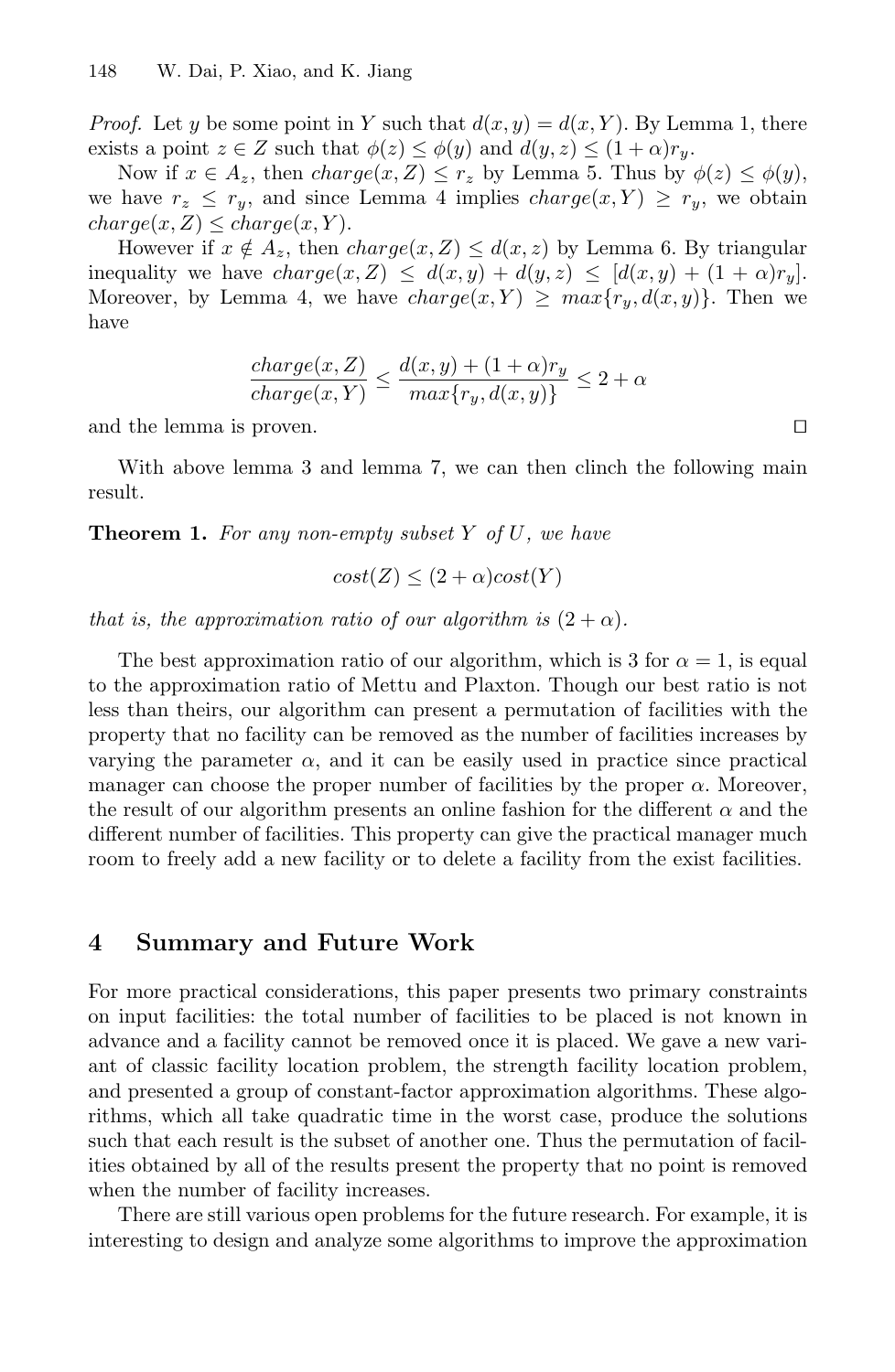ratio. Actually, according to the proof of Theorem 1, the condition  $\alpha \geq 1$  is the main bottleneck for improving the approximation ratio. So how to relax this condition may be one of the possible directions.

## **Acknowledgements**

This research is supported by NSF of China under Grants 10371094 and 70471035. The authors would like to thank the anonymous referees for their valuable comments.

# **References**

- 1. P. K. Agarwal and M. Sharir, Efficient Algorithms for Geometric Optimization. *ACM Computing Surveys*, 30(4), pp. 412-458, 1998.
- 2. F.Chudak. Improved algorithms for uncapacitated facility location problem. *Proc. 5th Conference on Integer Programming and Combinatorial Optimization*, LNCS 1412, pp.180-194,1998.
- 3. J. Current, M. Daskin and D. Schilling, Discrete network location models. In Z. Drezner and H. W. Hammacher, editors, *Facility Location: Applications and Theory*, Springer, pp.81-118, 2002.
- 4. J. Current, S. Ratick and C.Revelle, Dynamic facility location when the total number of facilities is uncertain: a decision analysis approach, *European Journal of Operation Research*, 110(3), pp. 597-609, 1998.
- 5. M. Charikar and S. Guha. Improved combinatorial algorithms for facility location and *k−*median problems, *Proc. FOCS'99*, pp.378-388, 1999.
- 6. F. Chudak and D. B. Shmoys. Improved approximation algorithms for capacitated facility location problem. *Proc. 10th ACM-SIAM Symposium on Discrete Algorithms*, 1999.
- 7. R. Fleischer, M. J. Golin and Z. Yan, Online Maintenance of *k−*medians and *k−*covers on a line, *Proc. 9th Scandinavian Workshop on Algorithm Theory*, LNCS 3111, pp.102-113, 2004.
- 8. S. Guha and S. Khuller. Greedy strikes back: Improved facility location algorithms, *Proc. of the 9th ACM-SIAM Symposium on Discrete Algorithms*,1998, Also in *Journal of Algorithms*, 31, pp. 228-248,1999.
- 9. K. Jain and V. Vazirani. Primal-dual approximation algorithms for metric facility location and *k−*median problems. *Proc. FOCS'99*, 1999.
- 10. M. Mahdian, Y. Ye and J. Zhang, Improved approximation algorithms for metric facility location problems, *Proc. of the 5th International Workshop on Approximation Algorithms for Combinatorial Optimization (APPROX'02)*, pp.229-242, 2002.
- 11. R. R. Mettu and C. G. Plaxton. The online median problem. *Proc. FOCS'00*, pp. 339-348, 2000.
- 12. C.G.Plaxton. Approximation algorithms for hierarchical location problems. *Proc. STOC'03*, pp. 40-49,2003.
- 13. Z. Qin, Y. Xu and B. Zhu, On some optimization problems in obnoxious facility location, *Proc. COCOON'00*, LNCS 1858, pp.320-329, 2000.